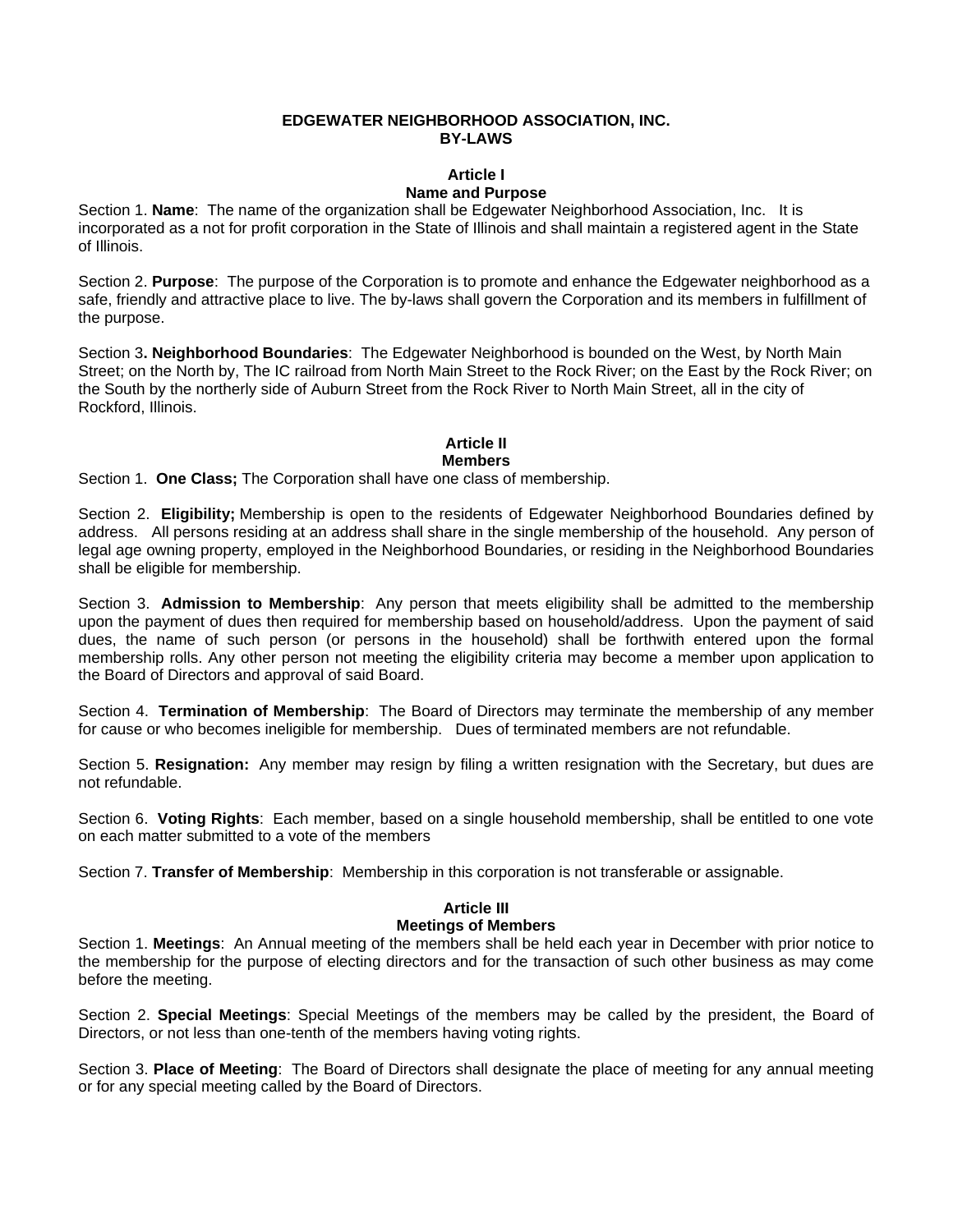Section 4. **Notice of Meetings**: Written notice stating the place, date, and hour of any meeting of members shall be given to each member entitled to vote at such meeting not less than four or more than forty days before the date of such meeting. Written notice may be provided by: (1) US mail; (2) email; (3) publication in the Edgewater newsletter; (4) posting on the Edgewater web site (www.rockfordedge-water.org); or (5) on the Edgewater Facebook page. In case of a special meeting, or when required by statute or by these by-laws, the purpose for which the meeting is called shall be stated in the notice. If mailed, the notice of a meeting shall be deemed delivered when deposited in the United States mail addressed to the member address as it appears on the records of the corporation, with postage thereon prepaid.

Section 5. **Quorum:** Ten (10) members shall constitute a quorum at such meeting. If a quorum is not present at any meeting of members, a majority of the members present may adjourn the meeting at any time without further notice. At any adjourned meeting at which a quorum shall be present, any business may be transacted which might have been transacted at the original meeting; withdrawal of members from any meeting shall not cause failure of a duly constituted quorum at that meeting.

## **Article IV Board of Directors**

Section 1. **General Powers**: The affairs of the corporation shall be managed by its Board of Directors. The Board shall establish and maintain the corporate and legal existence of the Association.

Section 2. **Number, Tenure, and Qualifications**: The number of directors shall be at least the five (5) but not more than fifteen (15) members, including the officers identified in Article V, Section 1. Directors shall serve a term of one year or until their successors have been elected and qualified. Directors must be members in good standing.

Section 3. **Regular Meeting**: A regular annual meeting of the Board of Directors shall be held without other notice than these by-laws, immediately after, and at the same place as the meeting of members. The Board of Directors may provide by resolution the time and place for the holding of additional

regular meetings of the Board without other notice than such resolution. The Board of Directors shall hold a minimum of six meetings per year.

Section 4. **Special Meetings**: Special meetings of the Board of Directors may be called by or at the request of the President, the secretary, or any five (5) directors. The person or persons authorized to call special meetings by the Board may fix any place in the Neighborhood Boundaries as the place for holding any special meeting of the Board called by them.

Section 5. **Notice**: Notice of any special meeting of the Board of Directors shall be given at least five (5) days previously thereto by written notice to each Director at his address as shown by the records of the Corporation or by email. If mailed, such notice shall be deemed to be delivered when deposited in the United States mail in a sealed envelope so addressed, with postage thereon prepaid. If notice be given by e-mail, such notice shall be deemed to be delivered when the e-mail status shows that it has been opened. Notice of any special meeting of the Board of Directors may be waived in writing signed by the person or persons entitled to the notice either before or after the time of the meeting. The attendance of a Director at any meeting shall constitute a waiver of notice of such meeting, except where a Director attends a meeting for the express purpose of objecting to the transaction of any business because the meeting is not lawfully called or convened. The business to be transacted at any regular meeting of the board need not be specified in the notice. However, the business to be transacted at any special meeting of the board shall be specified in the notice.

Section 6. **Quorum**: A majority of the Board of Directors shall constitute a quorum for the transaction of business at any meeting of the board. A member must be present to vote.

Section 7. **Manner of Acting**: The act of a majority of the Directors present at a meeting at which a quorum is present shall be the act of the Board of Directors unless the act of a greater number is required by statute, these by-laws, or articles of incorporation.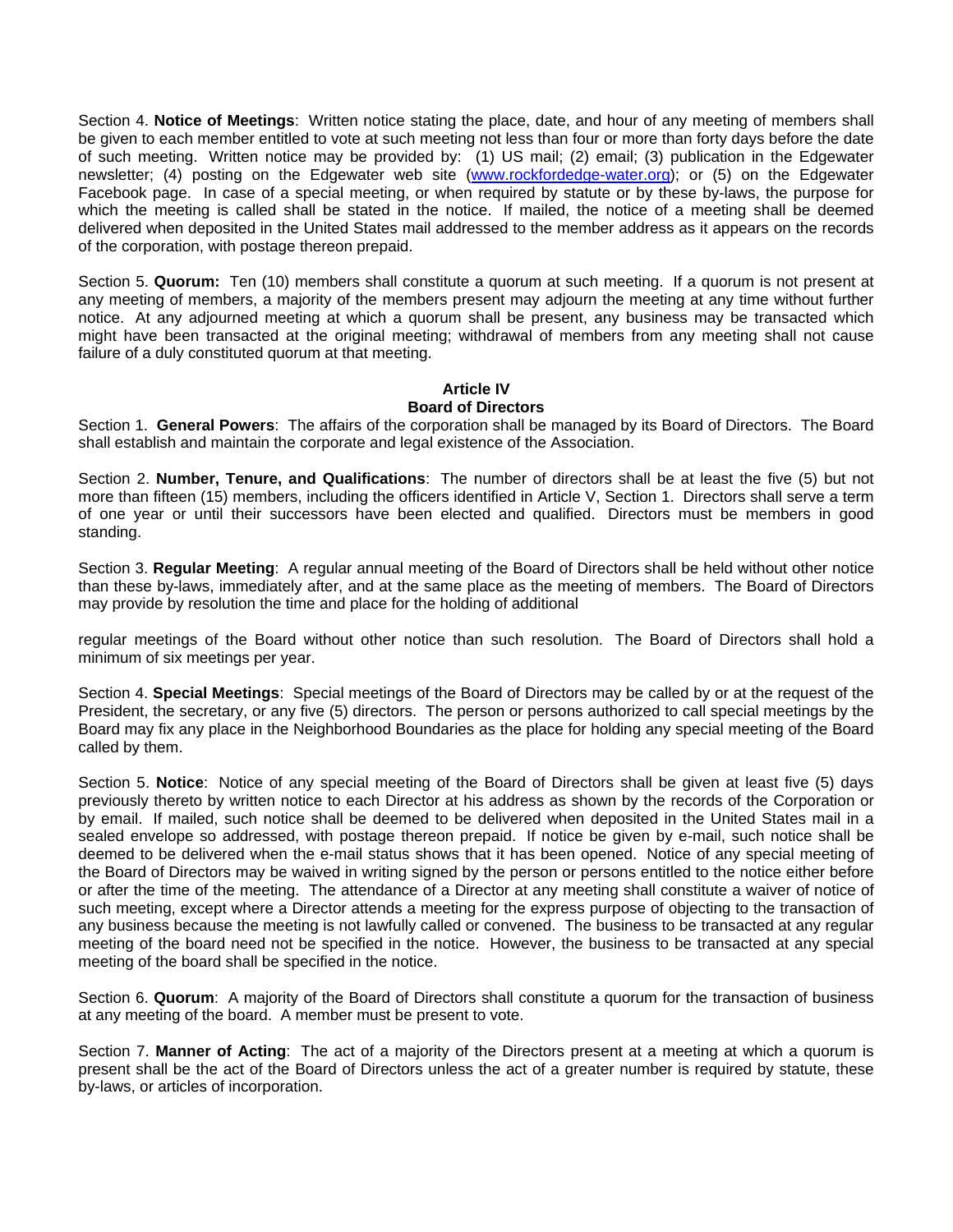Section 8. **Vacancies**: Any vacancy occurring in the Board of Directors may be filled by majority vote of the remaining Board of Directors, even if the vacancy causes the Board to be below the minimum required to vote. A Director appointed to fill a vacancy shall be appointed for the unexpired term of his predecessor in office.

Section 9. **Compensation**: Directors shall not receive any compensation for their services as Director. Directors shall be reimbursed for expenses incurred on behalf of the corporation subject to approval by the Board of Directors.

Section 10. **Nominating Committee**: The Board of Directors shall be the Nominating Committee. The Committee shall recommend a slate of Directors to be submitted to a vote of the members at the Annual Meeting. The slate of recommended candidates for Directorship shall be posted on the Edgewater web site at least seven (7) days prior to the Annual meeting. Nominations may be added at the annual meeting, through a motion duly made and seconded, if the nominee agrees and a majority of members present and voting also agree on the nomination.

#### **Article V Officers**

Section 1. **Officers**: The officers of the corporation shall be President, Vice-President, Treasurer, and Secretary. Other officers whose authority and duties are not prescribed in these by-laws shall have the authority and perform the duties prescribed, from time to time, by the Board of Directors. Any two or more offices may be held by the same person, except the offices of President and Secretary.

Section 2. **Election and Term of Office**: The Offices of the corporation shall be elected by the Board of Directors from the members of the Board of Directors following the Annual Meeting of the members. If the election of officers shall not be held at such meeting, such election shall be held as soon thereafter as conveniently may be. Vacancies may be filled or new offices created and filled at any meeting of the Board of Directors. Each officer shall hold office for a period of one (1) year or until his successor has been duly elected or until he shall resign or shall have been removed in the manner hereinafter provided. Each officer must be a member in good standing.

Section 3. **Removal**: Any officer elected or appointed by the Board of Directors may be removed by the Board of Directors whenever such officer ceases to be a member of the corporation or whenever in the judgment of the Board of Directors the best interest of the Corporation would be served thereby.

Section 4. **President**: The President shall be the principal executive officer of the Corporation. Subject to the direction and control of the Board of Directors, the President shall be in charge of the business and affairs of the Corporation; shall see that the resolutions and directives of the Board of Directors are carried into effect except in those instances in which that responsibility is assigned to some other person by the Board of Directors; and, in general, shall discharge all duties incident to the office of President and such other duties as may be prescribed by the Board of Directors. The President shall preside at all meetings of the members of the Board of Directors. Except in those instances in which the authority to execute is expressly delegated to another officer or agent of the Corporation or a different mode of execution is expressly prescribed the by Board of Directors of these by-laws, the President may execute for the Corporation any contracts, deeds, mortgages, bonds, or other instruments which the Board of Directors has authorized to be executed, and may accomplish such execution individually or with the Secretary, any other officer thereunto, authorized by the Board of Directors, according to the requirements of the form of the instrument.

Section 5. **Vice-President**: The Vice-President shall assist the President in the discharge of the duties of the President as directed and shall perform such other duties as from time to time may be assigned by the President or by the Board of Directors. In the absence of the President or in the event of his inability or refusal to act, the Vice-President shall perform the duties of the President and when so acting, shall have all the powers of and be subject to all the restrictions upon the President. Except in those instances in which authority to execute is expressly delegated to another officer or agent of the Corporation or a different mode of execution is expressly prescribed by the Board of Directors or these By-Laws, the Vice-President may execute for the Corporation any contracts, deeds, mortgages, bonds or other instruments which the Board of Directors has authorized to be executed, and may accomplish such execution either individually or with the Secretary or any other officer thereunto authorized by the Board of Directors, according to the requirements of the form of the instrument.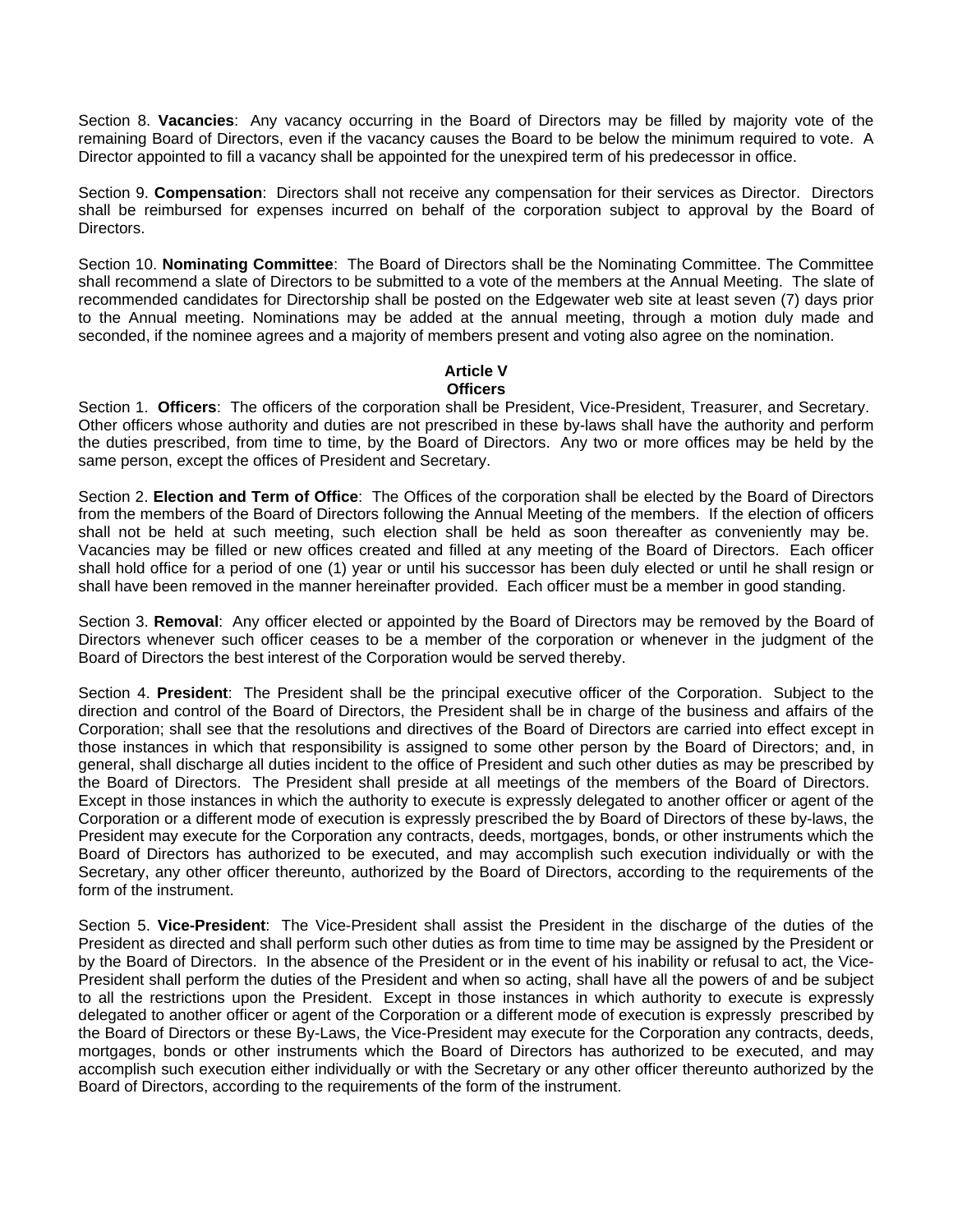Section 6. **Treasurer**: The Treasurer shall be the principal accounting and financial officer of the Corporation. He shall: (a) have charge of and be responsible for the maintenance of adequate books of accounting for the Corporation; (b) have charge and custody of all funds and securities of the Corporation, and be responsible therefore, and for the receipt and disbursement thereof, (c) be responsible for maintaining the current membership list of the corporation; and (d) perform all the duties incident to the office of Treasurer and such other duties as from time to time may be assigned to him by the President or by the Board of Directors.

Section 7. **Secretary**: The Secretary shall record the minutes of the meetings of the Members and of the Board of Directors in one or more books provided for that purpose; see that all notices are duly given in accordance with the provisions of these By-Laws or as required by law; be custodian of the Corporate records; keep a register of the post office address and email address of each member which shall be furnished to the Secretary by such member; and perform all duties incident to the office of Secretary and such other duties as from time to time may be assigned to him by the President or by the Board of Directors.

#### **Article VI Committees**

Section 1. **Committees of Directors**: The Board of Directors, by resolution adopted by a majority of the Directors in office, may designate one or more committees, each of which shall consist of one or more Directors. Committees, to the extent provided in said resolution and not restricted by law, shall have and exercise the authority of the Board of Directors in the management of the Corporation; but the designation of such committees and the delegation thereto of authority shall not operate to relieve the Board of Directors, or any individual Director, of any responsibility imposed upon it or him by law. The President shall appoint, from time to time, with the approval of the board, an audit committee of three persons, at least one of whom shall be a Director other than the Treasurer. The purpose of the committee is to review the financial records of the organization and make recommendations, if any, to the Board.

Section 2. **Other Committees**. Other committees not having and exercising the authority of the Board of Directors in the Corporation may be designated by a resolution of the Board of the Directors. Except as otherwise provided in such resolution, members of each such committee shall be members of the Corporation and the President of the Corporation shall appoint the members thereof.

Section 3. **Term of Office**: Each member of a committee shall continue as such until his successor is appointed unless the committee shall be sooner terminated, or unless such member is removed from such committee, or unless such member shall cease to qualify as a member thereof.

Section 4. **Chairman:** One member of each committee shall be appointed chairman.

Section 5. **Vacancies**: Vacancies in the membership of any committee may be filled by appointment made in the same manner as provided in the case of the original appointments.

Section 6**. Quorum**: Unless otherwise provided in the resolution of the Board of Directors designating a committee, a majority of the whole committee shall constitute a quorum. The act of a majority of the members present at a meeting at which a quorum is present shall be the act of the committee.

Section 7**. Rules:** Each committee may adopt rules for its own procedures not inconsistent with these By-Laws or with rules adopted by the Board of Directors.

#### **Article VII**

#### **Contracts, Checks, Deposits, and Funds**

Section 1. Contracts: The Board of Directors may authorize any officer or officers, agent or agents of the Corporation, in addition to the officers so authorized by these By-Laws, to enter into any contract or execute and deliver any instrument in the name of and on behalf of the Corporation and such authority may be general or confined to specific instances. However, no contract or obligation exceeding five hundred dollars (\$500.00) shall be entered into, or assured by the Corporation without a majority vote of the Board. The Board is exempted from this provision in the case of obligating funds that are designated for a specific purpose (e.g. grant funds received for a specific beautification project).